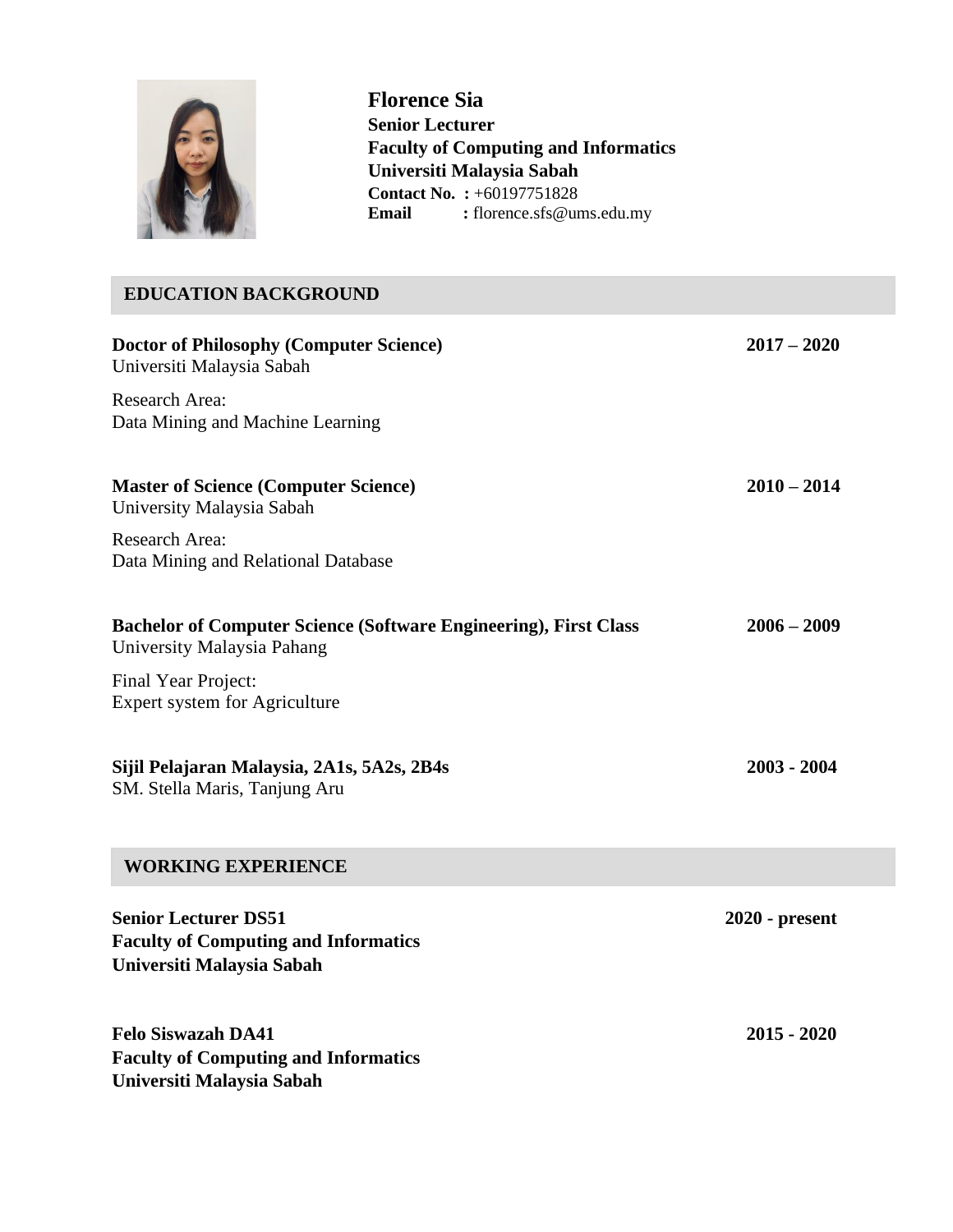- ➢ Conducted PhD research study on data mining area particularly in Mining Contrast Subspace.
- ➢ Published papers related to the research study.

### **Lecturer / Programme Leader Department of Computing and Information Technology 2020 Tunku Abdul Rahman University College**

- ➢ Prepared course file and teaching materials which include lecture notes, tutorial questions, and assignments.
- ➢ Prepared and reviewed examination question paper and marking scheme.
- ➢ Prepared Course Learning Outcome (CLO) attainment analysis report.
- ➢ Involved in the process of preparing documents for MQA audit.

### **Part Time ICT Trainer 2014 - 2019 AMC College Sabah**

 $\triangleright$  Delivered training programmes in information and communication technology which are covering IT professional skills and user skills on desktop applications.

## **Part Time Software Programmer** 2013

### **Datatechnet Sdn. Bhd.**

➢ Analysed, designed, and developed a web-based system by following the user requirements.

### **Apprentice 2010 - 2011**

### **UMS-MIMOS Centre of Domain Expertise Acceleration in ICT (CODE 8) Center of Excellent in Semantic Agent, University Malaysia Sabah.**

- $\triangleright$  Led a project team by assigning task to team members, tracking all project phases, and monitoring the progress to ensure that tasks are completed precisely in a timely manner.
- ➢ Analysed, designed, and developed a Thesaurus web based system by using Semantic Technology.

### **Software Programmer 2009 - 2010 Intsoft Solutions Sdn. Bhd.**

- ➢ Analysed, designed, and developed software modules based on the user requirements.
- $\triangleright$  Performed black box testing.
- ➢ Prepared user manual for user.
- $\triangleright$  Diagnosed issue and performed bug fixes.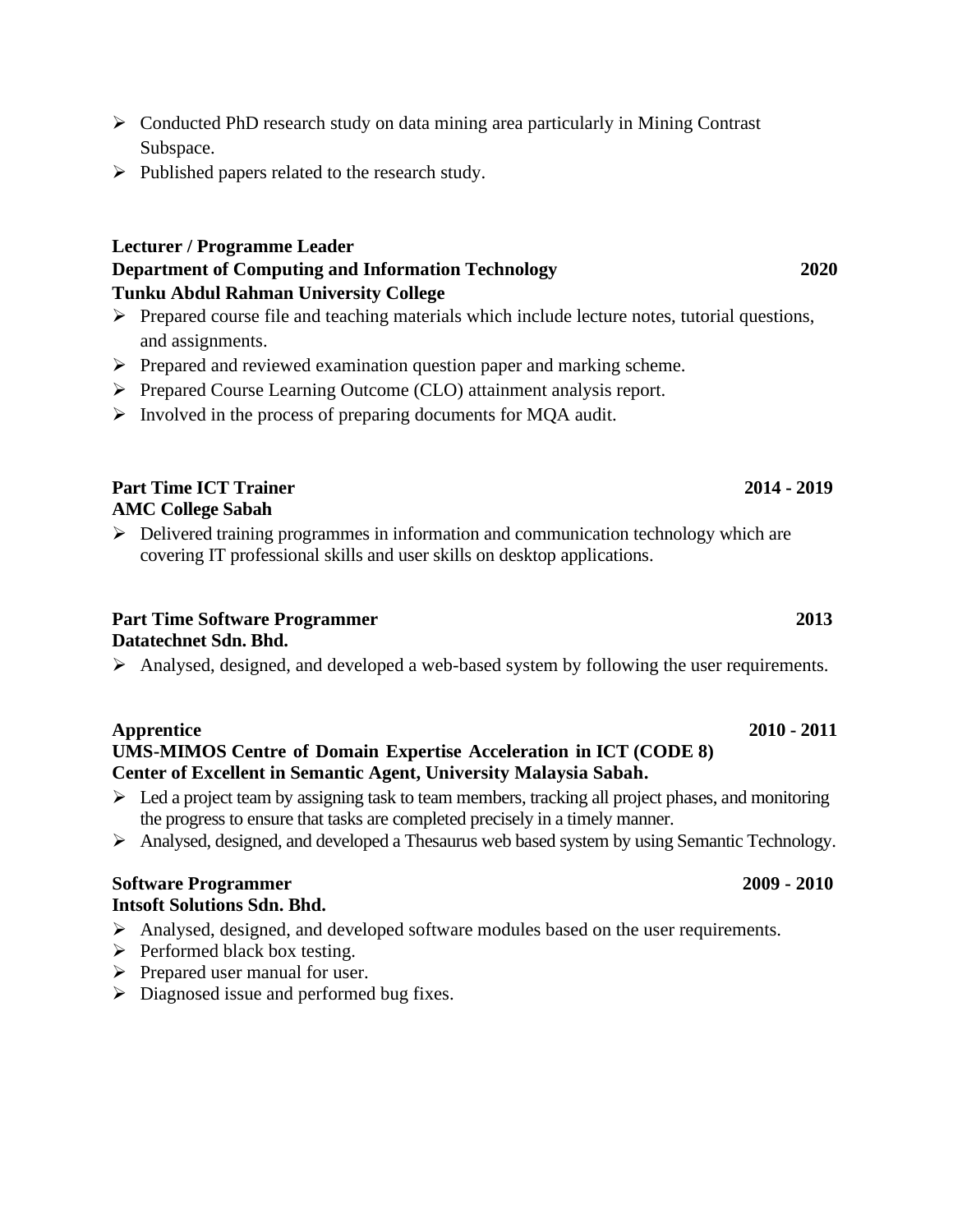### **CURRICULAR ACTIVITIES**

| Member of UMS SKTM Newsletter Committee. Participated in writing and<br>publishing quarterly newsletter for School of Engineering and Information Technology,<br>University Malaysia Sabah. | 2012 |
|---------------------------------------------------------------------------------------------------------------------------------------------------------------------------------------------|------|
| Participated in Sabah Got Idea program organized by SATA.                                                                                                                                   | 2011 |
| Participated in Save Green for Future Design Competition organized by PERKASA<br>at University Malaysia Pahang.                                                                             | 2009 |
| Participated in PERKASA Open Bowling Competition at Kuantan Megalanes<br>and jungle trekking at Hutan Simpan Jengka, Temerloh, Pahang.                                                      | 2008 |
| Participated in Adobe Photoshop & Macromedia Flash MX 2004 Course<br>and volunteered as a facilitator of 2008 New Student Admission Week<br>at University Malaysia Pahang.                  | 2007 |
| Attended National Service Program.                                                                                                                                                          | 2005 |

### **COMPUTING SKILLS**

| <b>Programming Languages</b> | : R, Matlab, Visual Basic 6.0, C, Java, MySQL, PHP, HTML, CSS,<br>JSP and Javascript.                      |
|------------------------------|------------------------------------------------------------------------------------------------------------|
| <b>Software Packages</b>     | : Matlab, Microsoft Office Word, Power Point, Excel & Access,<br>WEKA, and IBM Rational Software Architect |

### **LANGUAGE**

- Able to read, speak, & write English and Malay well.
- Able to speak Mandarin well.

### **PUBLICATIONS**

Sia, F., & Alfred, R. 2019. Tree-Based Mining Contrast Subspace. International Journal of Advances in Intelligent Informatics. 5(2), 169-178.

Sia, F., & Alfred, R. Tree-Based Method for Mining Contrast Subspace in Categorical Data. International Journal of Computational Intelligence Systems. 13 (1), 1714-1722.